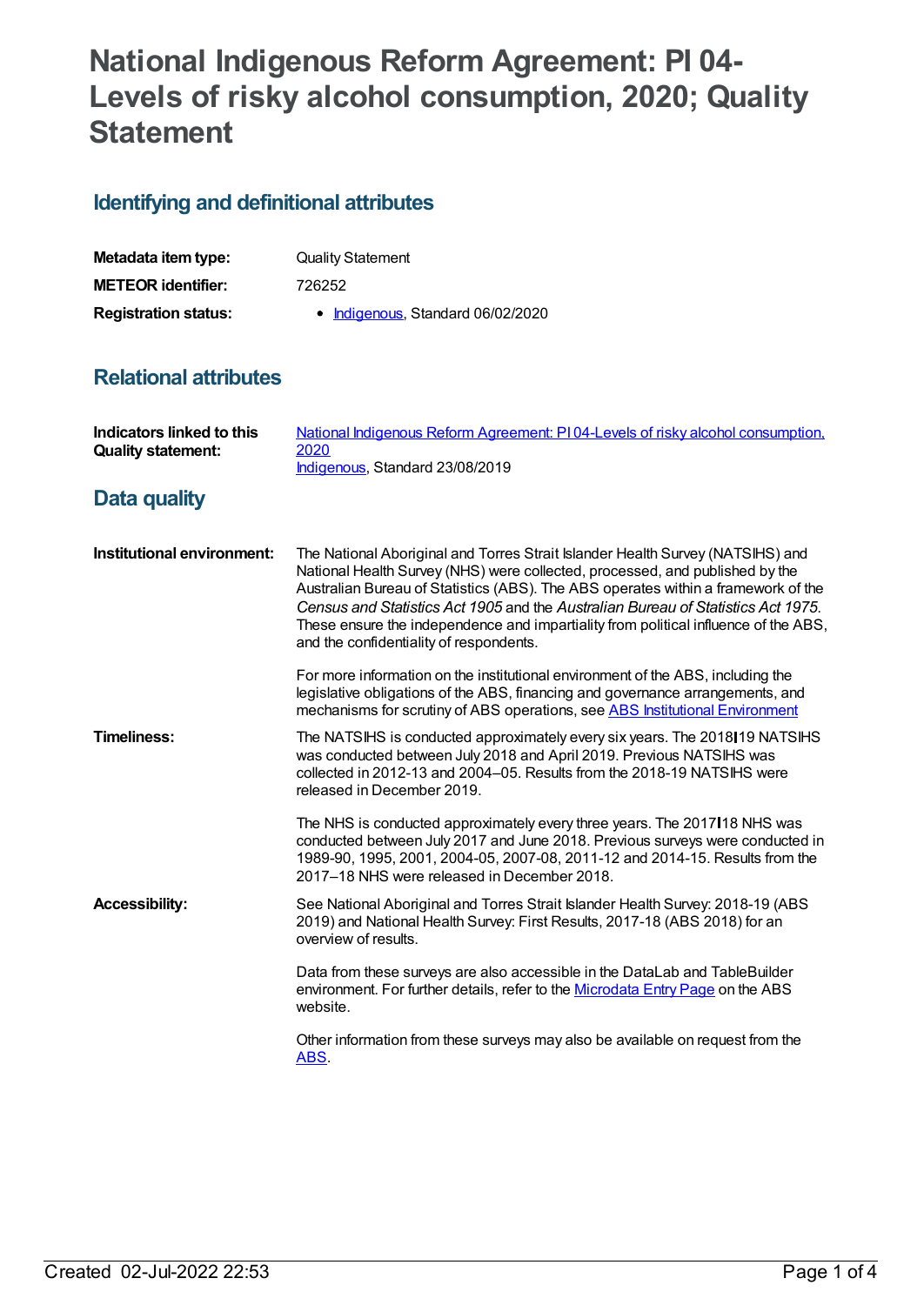**Interpretability:** Information to aid interpretation of the data is available from the:

- *National [Aboriginal](https://www.abs.gov.au/ausstats/abs@.nsf/mf/4715.0) and Torres Strait Islander Health Survey, 2018-19*(ABS 2019)
- *[Household](https://www.abs.gov.au/ausstats/abs@.nsf/mf/6523.0) Income and Wealth, Australia, 2017-18*(ABS 2018c)
- *Survey of Income and Housing, User Guide, [Australia,](https://www.abs.gov.au/ausstats/abs@.nsf/mf/6553.0) 2017-18*(ABS 2018d)
- *[National](https://www.abs.gov.au/ausstats/abs@.nsf/mf/4364.0.55.001) Health Survey: First Results, 2017-18*(ABS 2018a)
- *[National](https://www.abs.gov.au/ausstats/abs@.nsf/mf/4363.0) Health Survey: Users' Guide, 2017-18*(ABS 2018b)

on the ABS website.

Many health-related issues are closely associated with age, therefore data for this indicator have been age-standardised to the 2001 total Australian population to account for differences in the age structures of the states and territories and Indigenous and non-Indigenous populations. Age-standardised rates should be used to assess the relative differences between groups, not to infer the rates that actually exist in the population.

**Relevance:** The 2018-19 NATSIHS and 2017-18 NHS collected self-reported information on alcohol consumption from persons aged 15 years and over.

> In the 2018-19 NATSIHS and 2017-18 NHS, lifetime risk (2009 National Health and Medical Research Council (NHMRC) guidelines) was assessed using average daily intake of alcohol. This was derived from the type, brand, number and serving sizes of beverages consumed on the three most recent days of the week prior to interview, and the total number of days alcohol was consumed over the same period. The following formula for average daily amount of alcohol consumed (that is, an average over the 7 days of the reference week) was used:

average consumption over the 3 days for which consumption details were recorded x number of days consumed alcohol / 7.

Intake of alcohol refers to the quantity of alcohol contained in any drinks consumed, not the quantity of the drinks.

To measure against the 2009 NHMRC guidelines (NHMRC 2009), reported quantities of alcoholic drinks consumed were converted to millilitres (mls) of alcohol present in those drinks, using the formula:

• alcohol content of the type of drink consumed (%) x number of drinks (of that type) consumed x vessel size (in millilitres).

Individuals are defined as at risk of long term harm if they consume more than 2 standard drinks a day (2009 NHMRC alcohol guidelines).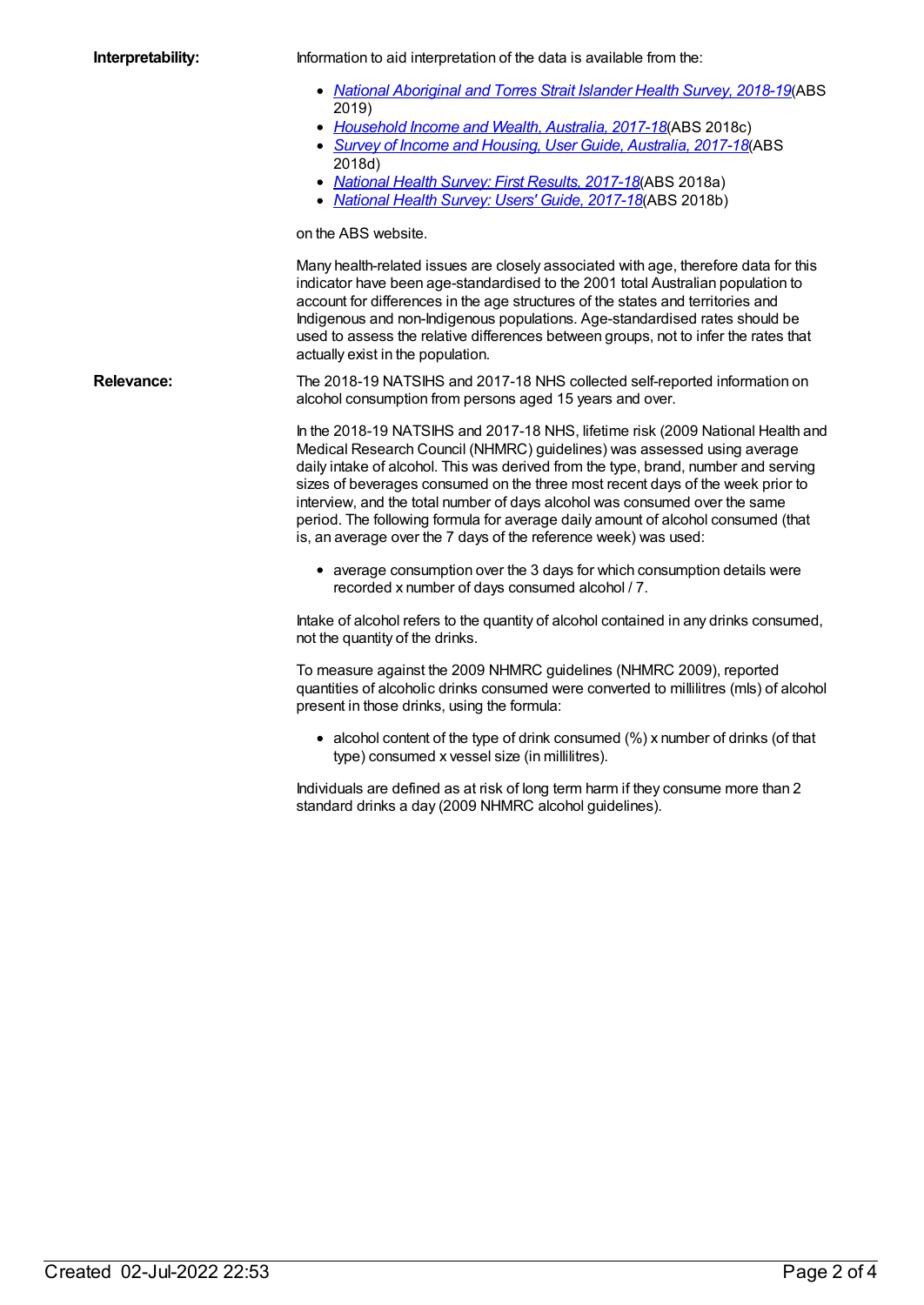**Accuracy:** The NATSIHS was conducted in all states and territories, including very remote areas. Non-private dwellings such as hotels, motels, hospitals, nursing homes and short-stay caravan parks were excluded from the survey. The final response rate for the 2018-19 NATSIHS was 73.4%. Results are weighted to account for nonresponse.

> The NHS was conducted in all states and territories, excluding very remote areas. Non-private dwellings such as hotels, motels, hospitals, nursing homes and shortstay caravan parks were also not included in the survey. The exclusion of persons usually residing in very remote areas has only a minor effect on estimates for individual states and territories, except for the Northern Territory where such persons make up approximately 20% of the population. The response rate for the 2017-18 NHS was 76.0%. Results are weighted to account for non-response.

> As they are drawn from a sample survey, data for the indicator are subject to sampling error. Sampling error occurs because only a small proportion of the population is used to produce estimates that represent the whole population. Sampling error can be reliably estimated as it is calculated based on the scientific methods used to design surveys.

Estimates should be considered with reference to their corresponding relative standard error (RSE) of estimate Estimates with an RSE of estimate between 25% and 50% should be used with caution. Estimates with an RSE of estimate over 50% are considered too unreliable for general use.

Proportions should be considered with reference to their corresponding 95% margin of error (MOE) of proportion (or 95 per cent confidence interval). The proportion combined with the MOE of proportion defines a range which is expected to include the true population value with a given level of confidence. This is known as the confidence interval. Proportions with an MOE of proportion greater than 10 percentage points indicate that the range in which the true population value is expected is relatively wide and are subject to high sample variability. Particular consideration should be given to the MOE of proportion when using them. Depending on how the proportion is to be used, an MOE of proportion greater than 10 percentage points may be considered too large to inform decisions. In addition, proportions with a corresponding standard 95 per cent confidence interval that includes 0 per cent or 100 per cent are usually considered unreliable for most purposes.

The collection of accurate data on quantity of alcohol consumed is difficult, particularly where recall is concerned, given the nature and possible circumstances of consumption. The use of the one week reference period (with collection of data for the most recent three days in the last week on which the person drank) is considered to be short enough to minimise recall bias but long enough to obtain a reasonable indication of drinking behaviour. While the last week exact recall method may not always reflect the usual drinking behaviour of the respondent at the individual level, at the population level this is expected to largely average out.

The collection and coding of individual brands and container size ensures that no mental calculation is required of the respondent in reporting standard drinks, and is considered to eliminate potential for the underestimation bias which is known to occur when people convert drinks into standard drinks.

**Coherence:** The NATSIHS and NHS collected a range of other health-related information that can be analysed in conjunction with alcohol risk level. Other collections, such as the National Drug Strategy Household Survey (NDSHS), report against the same NHMRC guidelines. Results from the most recent NDSHS

in 2016 show slightly different estimates for long-term harm from alcohol than in the 2017-18 NHS. These differences may be due to the greater potential for nonresponse bias in the NDSHS and the differences in collection methodology.

### **Source and reference attributes**

**Submitting organisation:** Australian Bureau of Statistics